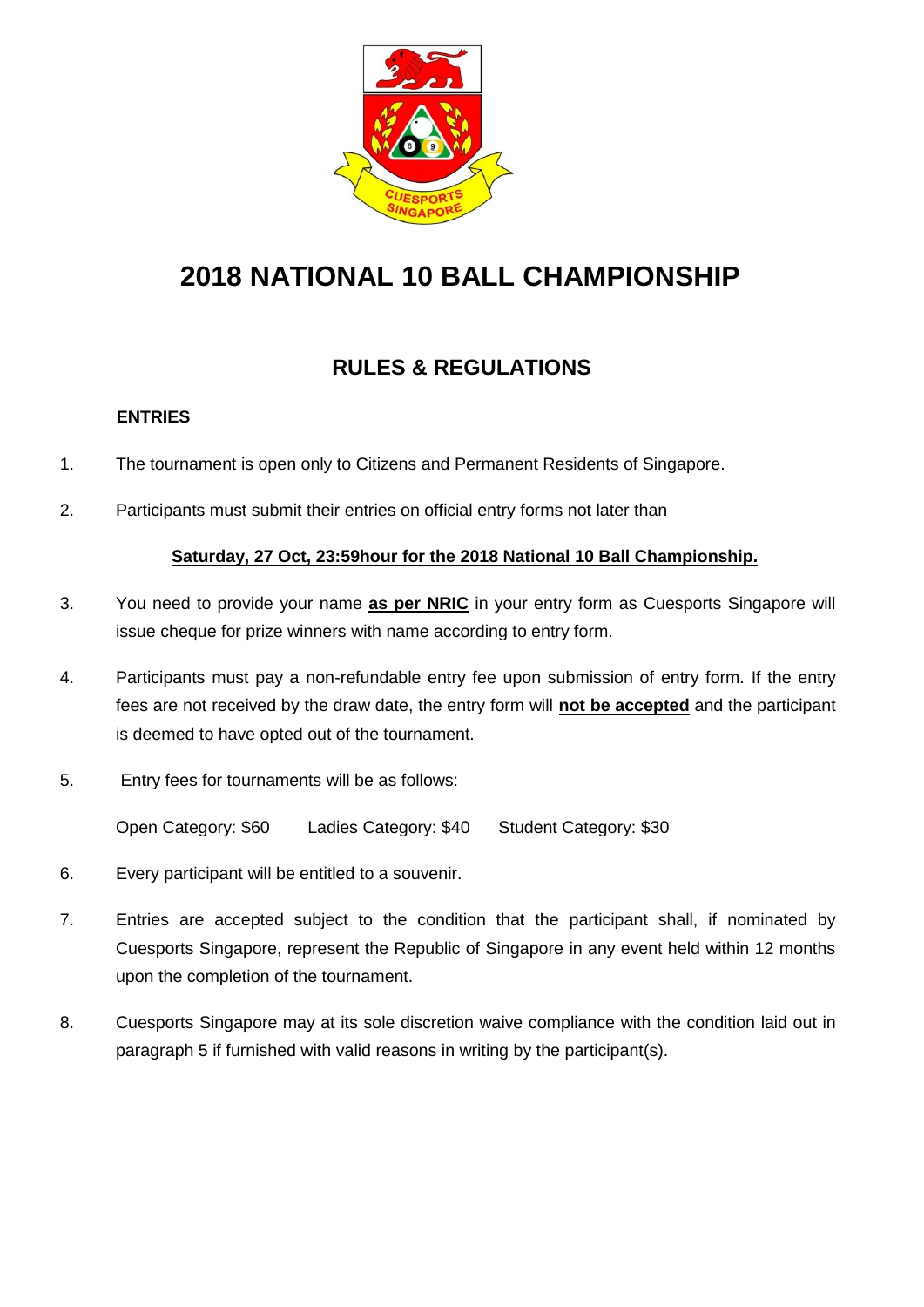#### **GAME RULES**

9. The tournament will be played under the latest Standardised Rules of the World Pool-Billiard Association (WPA).

#### **TOURNAMENT VENUE**

The tournament will be played at Cuesports Singapore Academy located at 865 Mountbatten Road, Katong Shopping Centre, #01-46, Singapore 437844.

#### **SCHEDULE**

10. The schedule is as follow:

| <b>Closing Date for Entries</b> | Saturday, 27 October @ 2359 |
|---------------------------------|-----------------------------|
| Name List Published             | Sunday, 28 October @ 11pm   |
| Draw Date                       | Monday, 29 October @ 7pm    |
| <b>Tournament Start Date</b>    | Saturday, 3 November @ 1pm  |

11. Starting from Saturday 30 Oct at 7pm, participants may refer to the notice board at the tournament venue. Participants may also view the fixtures on the Cuesports Singapore's official website (www.cuesports.org.sg) or Facebook page (www.facebook.com/CuesportsSingapore).

#### **FORMAT**

The tournament will be played on a straight knock-out format, alternate break as follows:

Open Category: Preliminary to Final Race to 8

Ladies Category: Preliminary to Final Race to 6

12. Should there be less than 64 entries for the Open category and 24 entries for the Ladies category by the closing date, Cuesports Singapore reserves the right to cancel the tournament for the category and/or to change the prize money accordingly.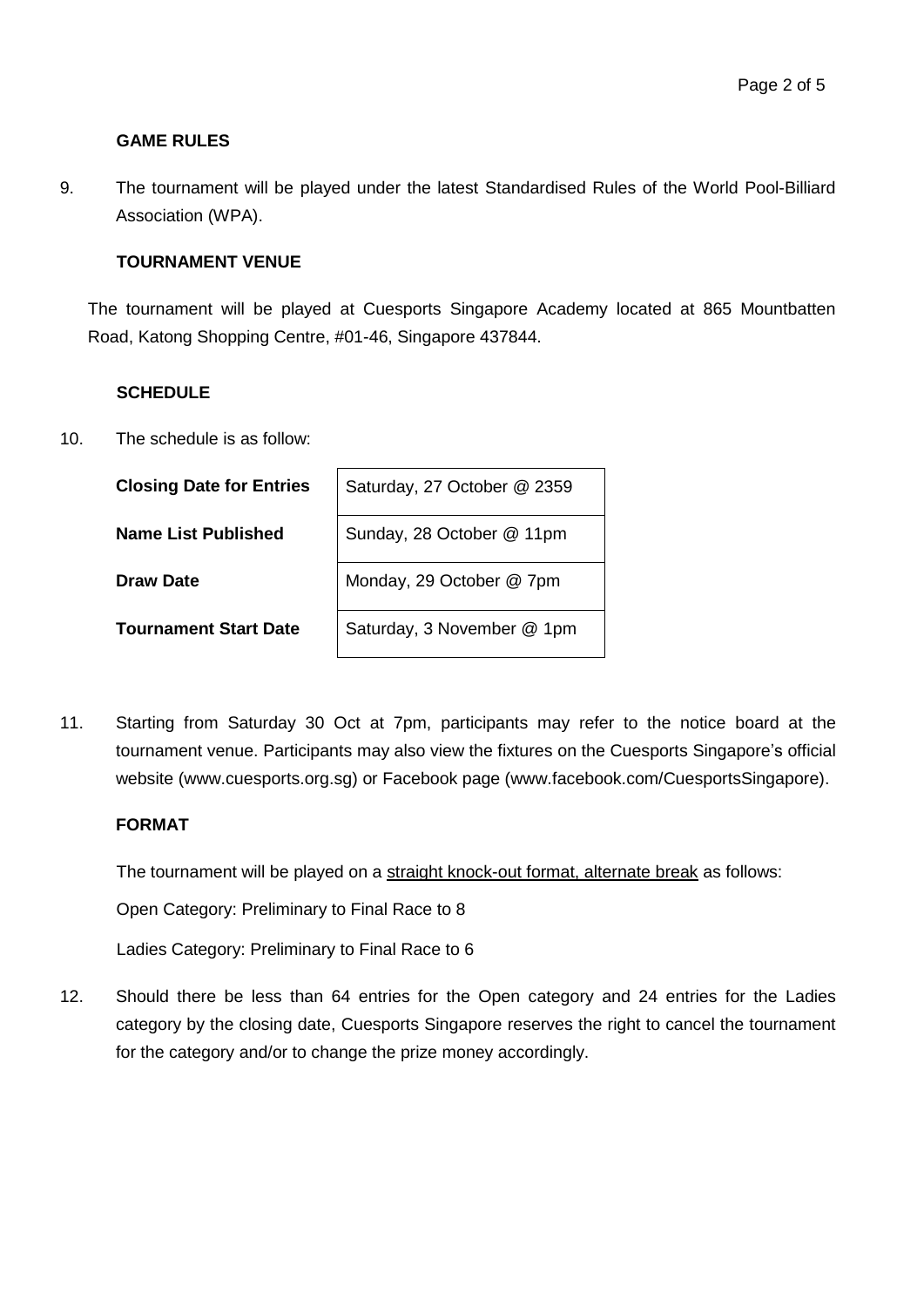## **TOURNAMENT SEEDING**

- 13. The seeding for the tournament shall be based on the National Pool ranking list on the Cuesports website. The top 16 ranked players for Men's and top 8 for ladies shall be seeded for the tournament.
- 14. If one or more ranked players do not participate in the tournament, the Tournament Committee shall at its discretion select players based on the merits of their tournaments in previous local and overseas tournaments and seed them accordingly.
- 15. Seeded players will play in the tournament from the last-32 stage onwards, where they will join the 16 unseeded players who have progressed to that stage of the tournament. (For Men's event only). Top 8 ladies will be seeded for the tournament.

## **AUTHORITY**

- 16. All enquires or disputes will be referred to the Chief Referee during the tournament running and his decision shall be final.
- 17. All disciplinary matters shall be referred to the Cuesports Singapore Disciplinary Sub-Committee, whose decision shall be final on all matters arising.
- 18. The Tournament Committee reserves the right to amend and/or add rules to the above set of rules and regulations with prior notification to the participants as and when it deems necessary. Any matter not covered by the above set of rules and regulations shall be decided upon by the Tournament Committee whose decision shall be final in such matters.

# **DRESS CODE**

- 19. Polo-Tee (without any logos other than those of sponsorship). Trouser: long trousers (no jeans cutting) & covered shoes.
- 20. Players will have to put on any sponsor badges/stickers while playing in the tournament when told to do so by the organisers. Please note that any competitive sponsors' brands or insignias are **Not Allowed** to be worn at any stage throughout the tournament.
- 21. Players who are not properly attired during their  $1<sup>st</sup>$  match will be issued a warning and a dress code penalty of 1 rack (penalty can apply for shirt, pants or shoes violation). From their 2<sup>nd</sup> match onwards, players who are not properly attired will be barred from playing, resulting in a direct walkover.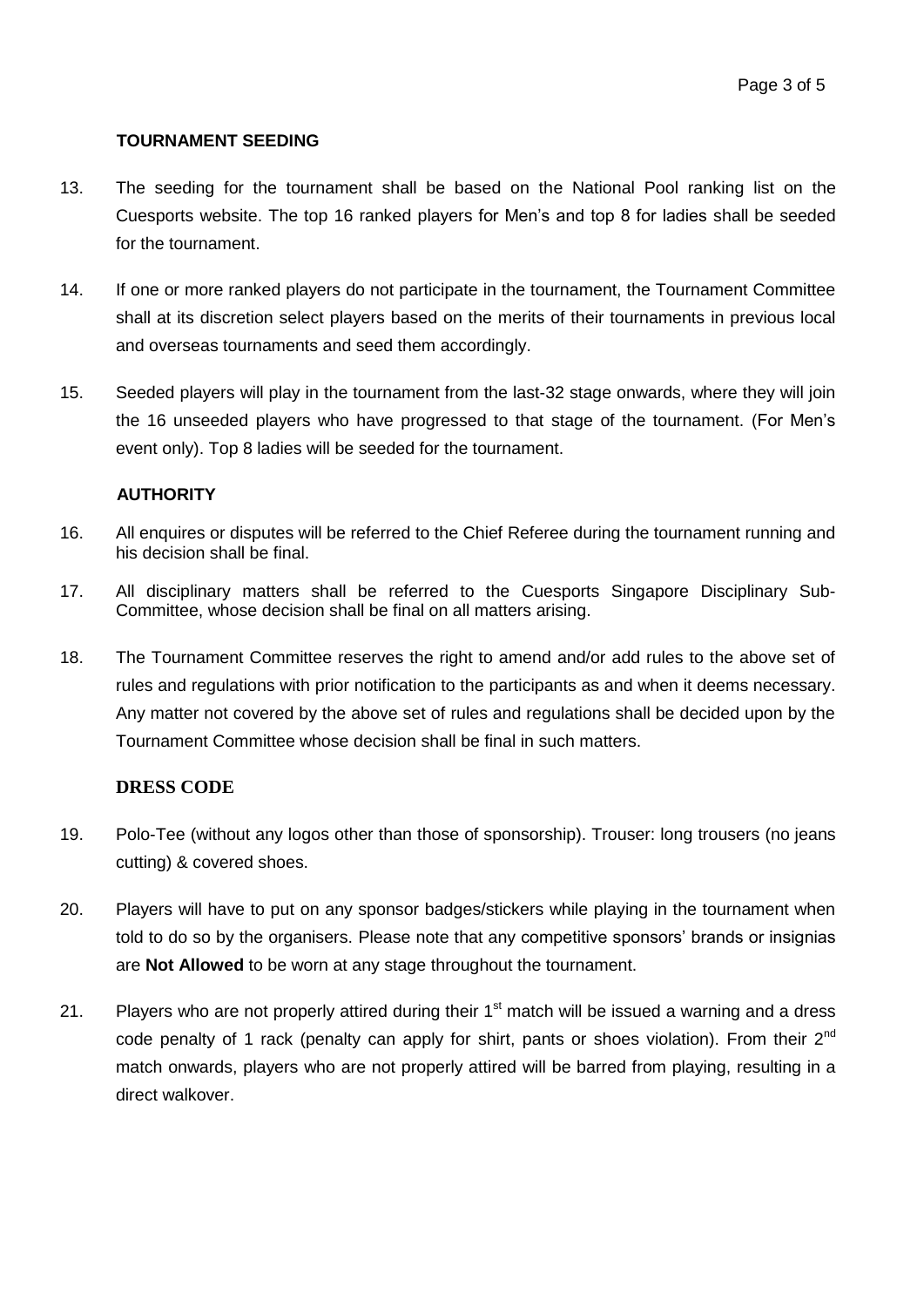#### **MATCH PROCEDURES**

- 22. No delays or postponement of matches will be allowed unless deemed necessary by the Tournament Committee.
- 23. All players must report to the Tournament Chief Referee upon arrival with his/her identity card and take note of the match table.
- 24. A player not present by the commencement of his/her match will concede one (1) rack to his opponent. If the player is not present by the 5th minute, he/she will concede a total of two (2) racks to his opponent. If the player is still not present by the 10th minute, the match official will record a walkover and award the match to the opponent. The clock at the tournament venue shall serve as the official tournament clock.
- 25. Players conceding walkovers must give a written explanation within 3 days of their match to the Tournament Committee; players who fail to do so or players who are deemed by the Tournament Committee to have an invalid excuse will be barred from taking part in any future tournaments organised by Cuesports Singapore for a stipulated period.
- 26. Each player will only be allowed to call one (1) time-out which must be in between racks and lasting not more than seven (7) minutes. Should the player exceed the time allowed, a rack will be conceded to his/her opponent. However, players may request for toilet breaks which may be allowed at the sole discretion of the referee. The toilet break must not be used for other purposes such as smoking or communicating with any person. Any players found doing so may be disqualified.
- 27. Players are not allowed to smoke in the tournament venue or in the surrounding vicinity and are not allowed to place any cigarettes or lighters in the player's seating area.
- 28. Players are not allowed to use their hand phones in the tournament venue and are also required to switch their mobile phones or pagers to silent mode. No food is allowed in competition area.
- 29. Players must be at their best behavior whilst in the tournament venue and must not say or do anything that may discredit the tournament, the sponsors, Cuesports Singapore and/or bring the sport into disrepute.